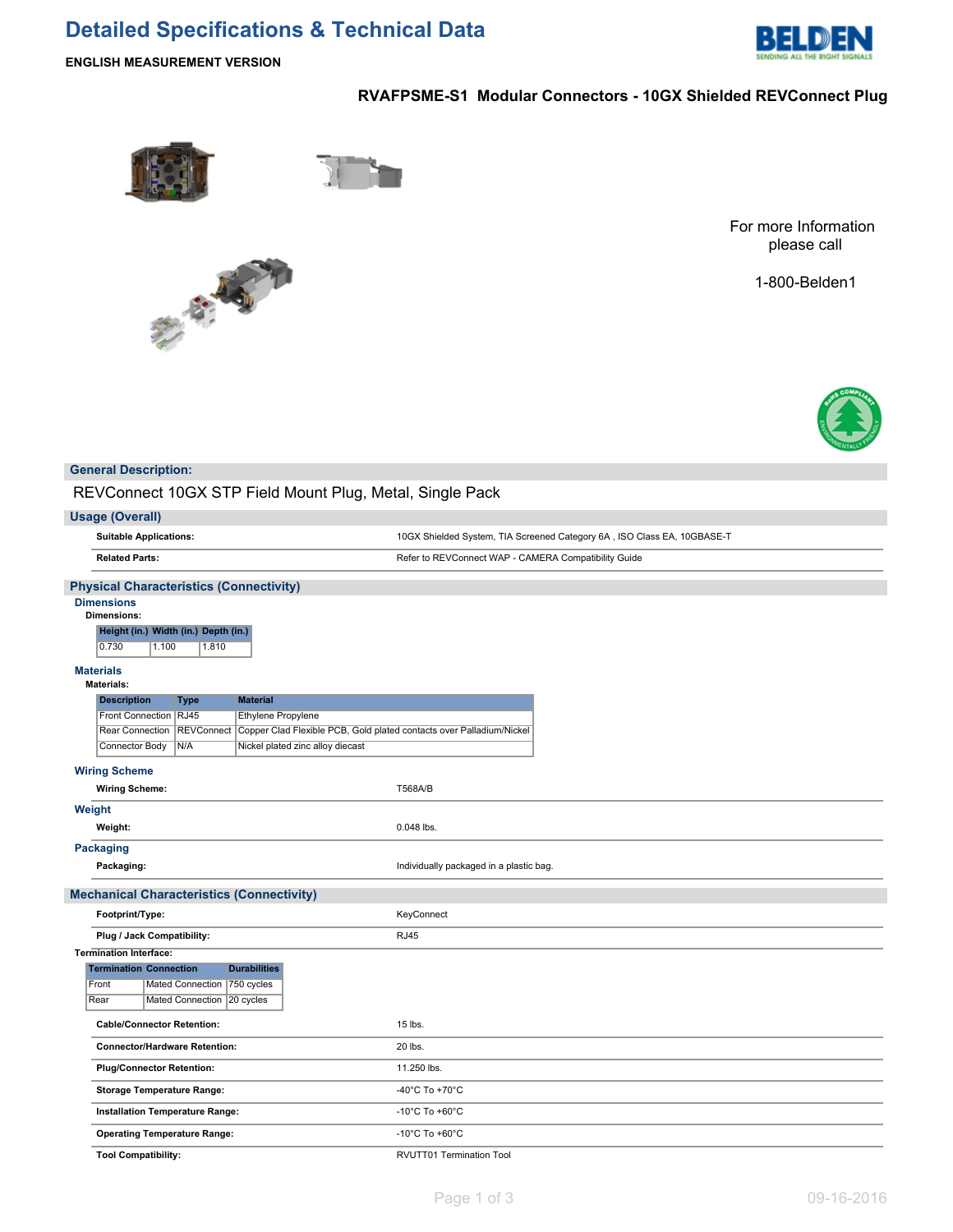# **Detailed Specifications & Technical Data**



## **RVAFPSME-S1 Modular Connectors - 10GX Shielded REVConnect Plug**

DEN

ЫI

|                                                          | <b>Applicable Specifications and Agency Compliance (Overall)</b> |                                                                                                                                                                           |  |  |  |  |  |  |
|----------------------------------------------------------|------------------------------------------------------------------|---------------------------------------------------------------------------------------------------------------------------------------------------------------------------|--|--|--|--|--|--|
| <b>Applicable Standards &amp; Environmental Programs</b> |                                                                  |                                                                                                                                                                           |  |  |  |  |  |  |
|                                                          | <b>UL Rating:</b>                                                | UL94V-0                                                                                                                                                                   |  |  |  |  |  |  |
|                                                          | <b>IEEE Specification:</b>                                       | Power Over Ethernet (PoE) IEEE 802.3at type 1 and 2 (up to 30W), IEEE802.3bt/D1.7 type 3 and 4 (up to<br>100W), CISCO UPOE (up to 60W), Power over HDBaseTTM (up to 100W) |  |  |  |  |  |  |
|                                                          | EU Directive 2002/95/EC (RoHS):                                  | Yes                                                                                                                                                                       |  |  |  |  |  |  |
|                                                          | EU RoHS Compliance Date (mm/dd/yyyy):                            | 07/01/2006                                                                                                                                                                |  |  |  |  |  |  |
|                                                          | MII Order #39 (China RoHS):                                      | EUP 50                                                                                                                                                                    |  |  |  |  |  |  |
|                                                          | <b>Telecommunications Standards:</b>                             | Category 6A - TIA 568.C.2, Category 6A - ISO/IEC 11801:2002 Ed.2                                                                                                          |  |  |  |  |  |  |
|                                                          | <b>Safety Listing:</b>                                           | c(UL)us Listed                                                                                                                                                            |  |  |  |  |  |  |
|                                                          | <b>Other Specification:</b>                                      | UL 1863, IEC 60603-7, FCC part 68-F                                                                                                                                       |  |  |  |  |  |  |
|                                                          | <b>Suitability</b>                                               |                                                                                                                                                                           |  |  |  |  |  |  |
|                                                          | Suitability - Indoor:                                            | Yes - Indoor                                                                                                                                                              |  |  |  |  |  |  |

### **Transmission Characteristics (Connectivity)**

**Mated Connection Table 1:**

| Frequency<br>(MHz) | Max.<br><b>Insertion Loss</b><br>TIA* (dB) | Max.<br><b>Insertion Loss NEXT</b><br>Belden** (dB) | Min.<br>$TIA*$ (dB) | Min.<br><b>NEXT</b><br>Belden** (dB) TIA* (dB) | Min.<br><b>FEXT</b> | Min.<br><b>FEXT</b><br>Belden** (dB) |
|--------------------|--------------------------------------------|-----------------------------------------------------|---------------------|------------------------------------------------|---------------------|--------------------------------------|
| 1.000              | 0.100                                      | 0.050                                               | 75.000              | 77.000                                         | 75.000              | 80.000                               |
| 4.000              | 0.100                                      | 0.050                                               | 75,000              | 77.000                                         | 71.100              | 75.100                               |
| 8.000              | 0.100                                      | 0.050                                               | 75,000              | 77.000                                         | 65.000              | 69.000                               |
| 10.000             | 0.100                                      | 0.050                                               | 74.000              | 76,000                                         | 63.100              | 67.100                               |
| 16.000             | 0.100                                      | 0.060                                               | 69.900              | 71.900                                         | 59.000              | 63.000                               |
| 20.000             | 0.100                                      | 0.070                                               | 68,000              | 70.000                                         | 57.100              | 61.100                               |
| 25.000             | 0.100                                      | 0.080                                               | 66.000              | 68,000                                         | 55.100              | 59.100                               |
| 31.250             | 0.110                                      | 0.090                                               | 64.100              | 66.100                                         | 53.200              | 57.200                               |
| 62.500             | 0.160                                      | 0.140                                               | 58.100              | 60.100                                         | 47.200              | 51.200                               |
| 100.000            | 0.200                                      | 0.180                                               | 54.000              | 56.000                                         | 43.100              | 47.100                               |
| 200.000            | 0.280                                      | 0.260                                               | 48.000              | 50.000                                         | 37.100              | 41.100                               |
| 250.000            | 0.320                                      | 0.300                                               | 46.000              | 47.900                                         | 35.100              | 39.100                               |
| 300.000            | 0.350                                      | 0.330                                               | 42.900              | 45.200                                         | 33.600              | 37.600                               |
| 400.000            | 0.400                                      | 0.380                                               | 37.900              | 40.800                                         | 31.100              | 35.100                               |
| 500.000            | 0.450                                      | 0.430                                               | 34.000              | 37.400                                         | 29.100              | 33.100                               |
| 625.000            |                                            | 0.480                                               |                     | 34.000                                         |                     | 31.200                               |

**Mated Connection Table - Footnote:** \* TIA/EIA-568-C.2 Category 6A Standard. \*\* Worst-case performance for a 10GX mated connection using 10GX modular plugs. Compliant with TIA/EIA-568-C.2 Category 6A Standard and ISO/IEC 11801:2002 Amendement 2.

#### **Mated Connection Table 2:**

| <b>Frequency</b><br>(MHz) | Min.<br><b>Return Loss</b><br>$TIA*$ (dB) | Min.<br><b>Return Loss</b><br>Belden** (dB) TIA* (dB) | Min.<br><b>PSANEXT</b> | Min.<br><b>PSANEXT</b><br>Belden** (dB) TIA* (dB) | Min.<br><b>PSAACRF</b> | Min.<br><b>PSAACRF</b><br>Belden** (dB) TIA* (dB) | Min.<br><b>Balanced TCL</b>                          | Min.<br><b>Balanced TCL</b><br>Belden** (dB) |
|---------------------------|-------------------------------------------|-------------------------------------------------------|------------------------|---------------------------------------------------|------------------------|---------------------------------------------------|------------------------------------------------------|----------------------------------------------|
| 1.000                     | 30.000                                    | 34.100                                                | 70.500                 | 75.000                                            | 67.000                 | 75.000                                            | 40.000                                               | 45.000                                       |
| 4.000                     | 30.000                                    | 34.100                                                | 70.500                 | 75.000                                            | 67.000                 | 75.000                                            | 40.000                                               | 45.000                                       |
| 8.000                     | 30.000                                    | 34.100                                                | 70.500                 | 75.000                                            | 67.000                 | 75.000                                            | 40.000                                               | 45.000                                       |
| 10.000                    | 30.000                                    | 34.100                                                | 70.500                 | 75.000                                            | 67.000                 | 75.000                                            | 40.000                                               | 45.000                                       |
| 16.000                    | 30.000                                    | 34.100                                                | 70.500                 | 75.000                                            | 67.000                 | 75.000                                            | 40.000                                               | 45.000                                       |
| 20.000                    | 30.000                                    | 34.100                                                | 70.500                 | 75.000                                            | 67.000                 | 75.000                                            | 40.000                                               | 45.000                                       |
| 25.000                    | 30.000                                    | 34.100                                                | 70.500                 | 75.000                                            | 67.000                 | 75.000                                            | 40.000                                               | 45.000                                       |
| 31.250                    | 30.000                                    | 34.100                                                | 70.500                 | 75.000                                            | 67.000                 | 75.000                                            | 38.100                                               | 45.000                                       |
| 62.500                    | 30.000                                    | 34.100                                                | 70.500                 | 75.000                                            | 67.000                 | 75.000                                            | 32.100                                               | 39.100                                       |
| 100.000                   | 28.000                                    | 30.000                                                | 70.500                 | 75.000                                            | 67.000                 | 75.000                                            | 28.000                                               | 35.000                                       |
| 200.000                   | 22.000                                    | 24.000                                                | 64.500                 | 75.000                                            | 61.000                 | 75.000                                            | 22.000                                               | 29,000                                       |
| 250.000                   | 20.000                                    | 22.000                                                | 62.500                 | 75.000                                            | 59.000                 | 75.000                                            | 20.000                                               | 27.000                                       |
| 300.000                   | 18.500                                    | 19.500                                                | 61.000                 | 75.000                                            | 57,500                 | 75.000                                            | 18.500                                               | 25.500                                       |
| 400.000                   | 16.000                                    | 17.000                                                | 58.500                 | 75.000                                            | 55.000                 | 75.000                                            | 16.000                                               | 23.000                                       |
| 500.000                   | 14.000                                    | 15.000                                                | 56.500                 | 75.000                                            | 53.000                 | 73.000                                            | 14.000                                               | 21.000                                       |
| 625.000                   |                                           | 13.000                                                |                        | 75.000                                            |                        | 70.000                                            |                                                      | 19.100                                       |
|                           | <b>Dielectric Strength:</b>               |                                                       |                        |                                                   |                        |                                                   | 1,000 V RMS @ 60 Hz for 1 minute (Signals to Ground) |                                              |
| <b>Current Rating:</b>    |                                           |                                                       |                        |                                                   | 1.500 A                |                                                   |                                                      |                                              |
|                           | <b>Insulation Resistance:</b>             |                                                       |                        |                                                   | 500 M-Ohm Minimum      |                                                   |                                                      |                                              |
|                           | <b>Max. Contact Resistance:</b>           |                                                       |                        | 20 m-Ohm                                          |                        |                                                   |                                                      |                                              |